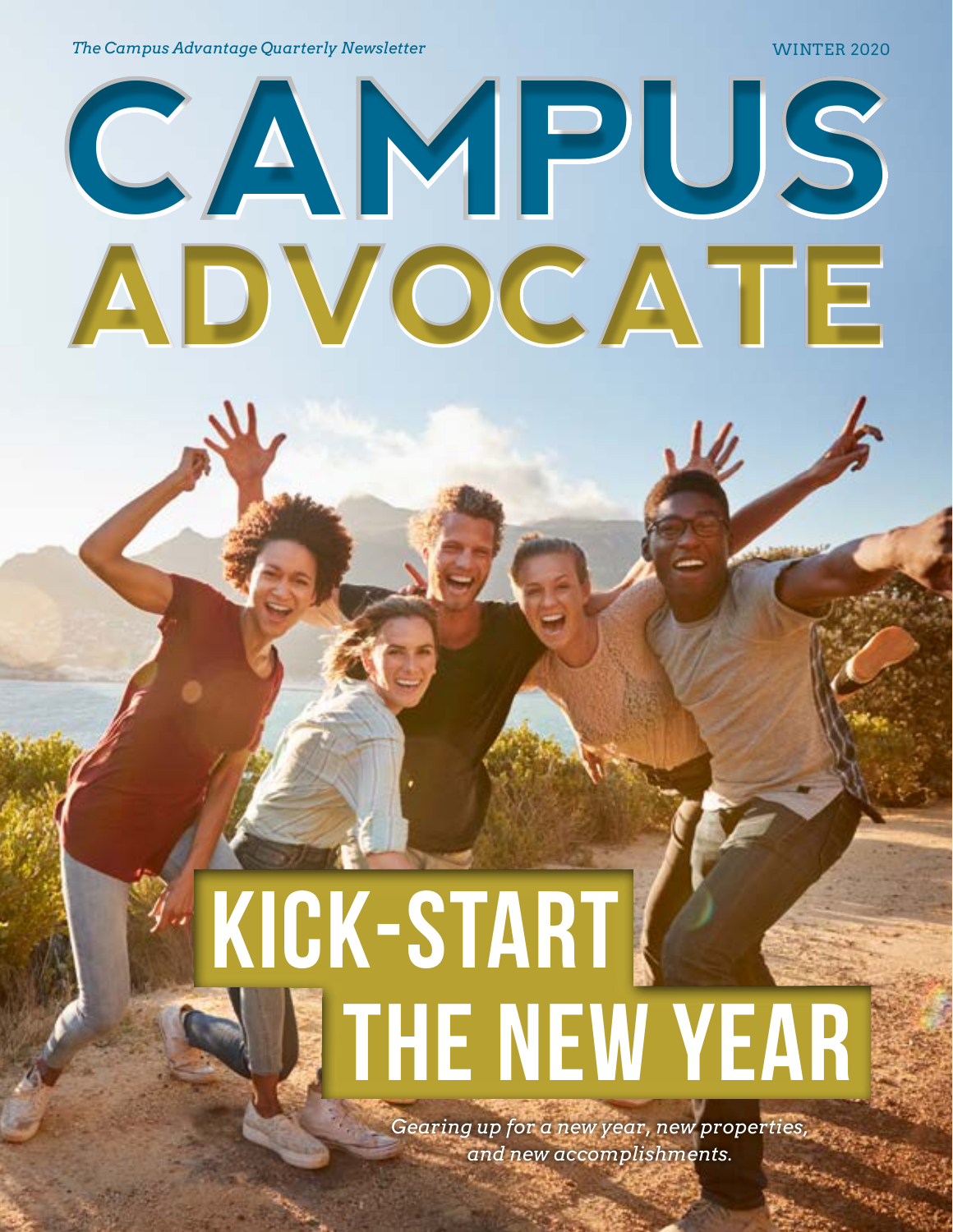#### **CAMPUS ADVOCATE WINTER 2020**

**Katie Degutis** *Assistant Editor*

**Kendra Kennedy** *Art Direction* 

**Lauren Goodman**

*Interactive Distribution*

**Dana Sleger** 

*Copywriter* **Katie Zarzana**

*Copywriter* **Bloom Communications**

*Copywriter*

*I hope you all are enjoying a wonderful start to 2020 and had an enjoyable holiday with family and friends. All of us here at Campus Advantage are gearing up for another exciting and busy year, building on the hard work and success we not only saw in 2019, but that has been our foundation for nearly 17 years. The future will certainly have a lot in store, but there are a few key things that will remain: Our continued dedication to creating thriving student communities, growing and developing the best talent in the industry, and bringing value to our partners and investors.* 

*We closed out 2019 by welcoming The Blue — a 200-unit, 512-bed student housing property located near Middle Tennessee State University — to our student housing property management portfolio. Our team's strong track record with selling capital improvements and strategically repositioning a new brand within a marketplace was a key factor to why Campus Advantage was chosen to manage The Blue, and we look forward to demonstrating our proven student housing management expertise to this property and its residents. We also welcomed Paseo Place — a 46-unit, 246-bed student housing property located in San Diego, California — into the Campus Advantage family. Paseo Place has one of the best locations in the San Diego market, situated a short walk from San Diego State University's recreation center and the center of campus. We are extremely excited to be working with both of these communities and look forward to making a positive impact on the current and future residents at these properties.*

*In November, we were recognized as one of th[e top 10 student housing managers for 2019](https://www.multifamilyexecutive.com/property-management/the-top-10-student-housing-managers-for-2019-by-online-reputation_o) by online reputation. The ORATM (Online Reputation Assessment) Power Rankings, powered by J Turner Research, rank top properties and management companies in the nation based on their ORATM scores, and are based on ALN Data Services data of companies that manage more than 2,000 student housing units. This score serves as a benchmark to compare a company's individual properties and portfolios nationally, regionally, and against the competition, and I couldn't be prouder of each and every one of our team members who are all contributors to this achievement. Congratulations to all!*

*We're also excited to be celebrating the work of our team in late February during our annual FOCUS Conference — it's one of the many highlights of the year at Campus Advantage as it's an opportunity for our team members to collaborate and walk away feeling inspired and empowered. It's also a time where we celebrate each other and the accomplishments we've achieved over the past year. Stay tuned for highlights from this year's conference on our social media channels and in our spring Campus Advocate.*

*Speaking of which, if you aren't already following us on [Twitter](https://twitter.com/CampusAdvantage), [Facebook](https://www.facebook.com/campusadvantage), [Instagram,](https://www.instagram.com/campusadvantage/) or [LinkedIn](https://www.linkedin.com/company/44046/admin/), I highly encourage you to do so. You'll find links to the latest and greatest news and resources, as well as photos and employee spotlights!* 

*In the meantime, my wish is for everyone to have a very happy, healthy, and successful 2020. I, personally, can't wait to see what this year holds for Campus Advantage.*

*Cheers!* 

**Mike Peter President and CEO**

#### **IN THIS ISSUE**

**4** *CA Holiday Party* **6** *Upcoming FOCUS Conference & CAmmys* **7** *Property Spotlight: 212 East*

**8** *Employee's Take on Work-Life Balance*

**8** *Promotions*

**9** *Investing in Student Housing*

**10** *Our Latest Content*

**12** *Employee Spotlights*

**13** *Welcome to the Family*

**15** *In the News*

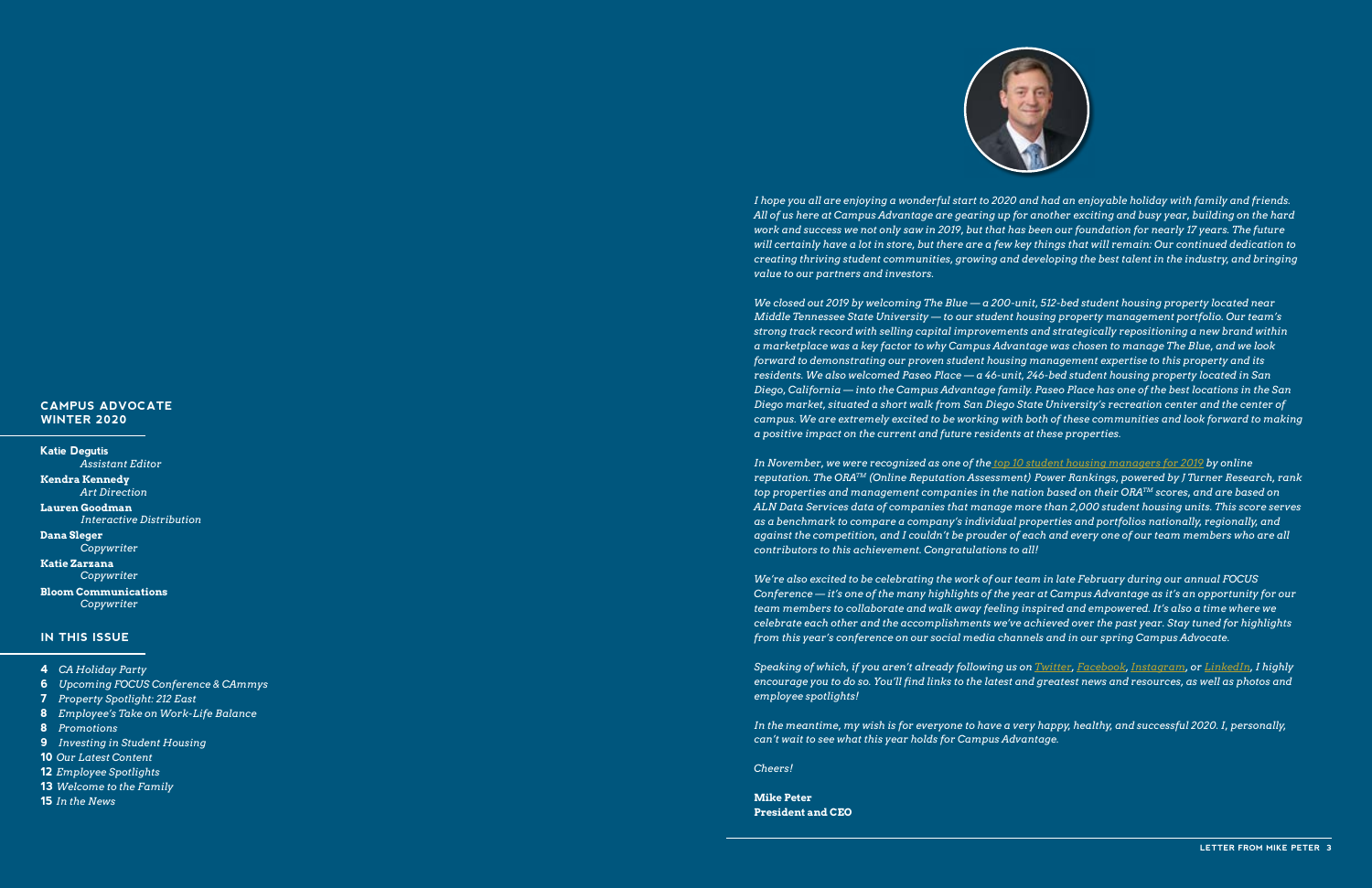







We celebrated the closing of the year together with our corporate office employees and guests at our annual holiday party at The Highball in Austin, Texas. It was a fun evening of food and cocktails, complete with everyone's favorite karaoke. Who knew we had so much talent in the CA family?



# PARTy CA Holiday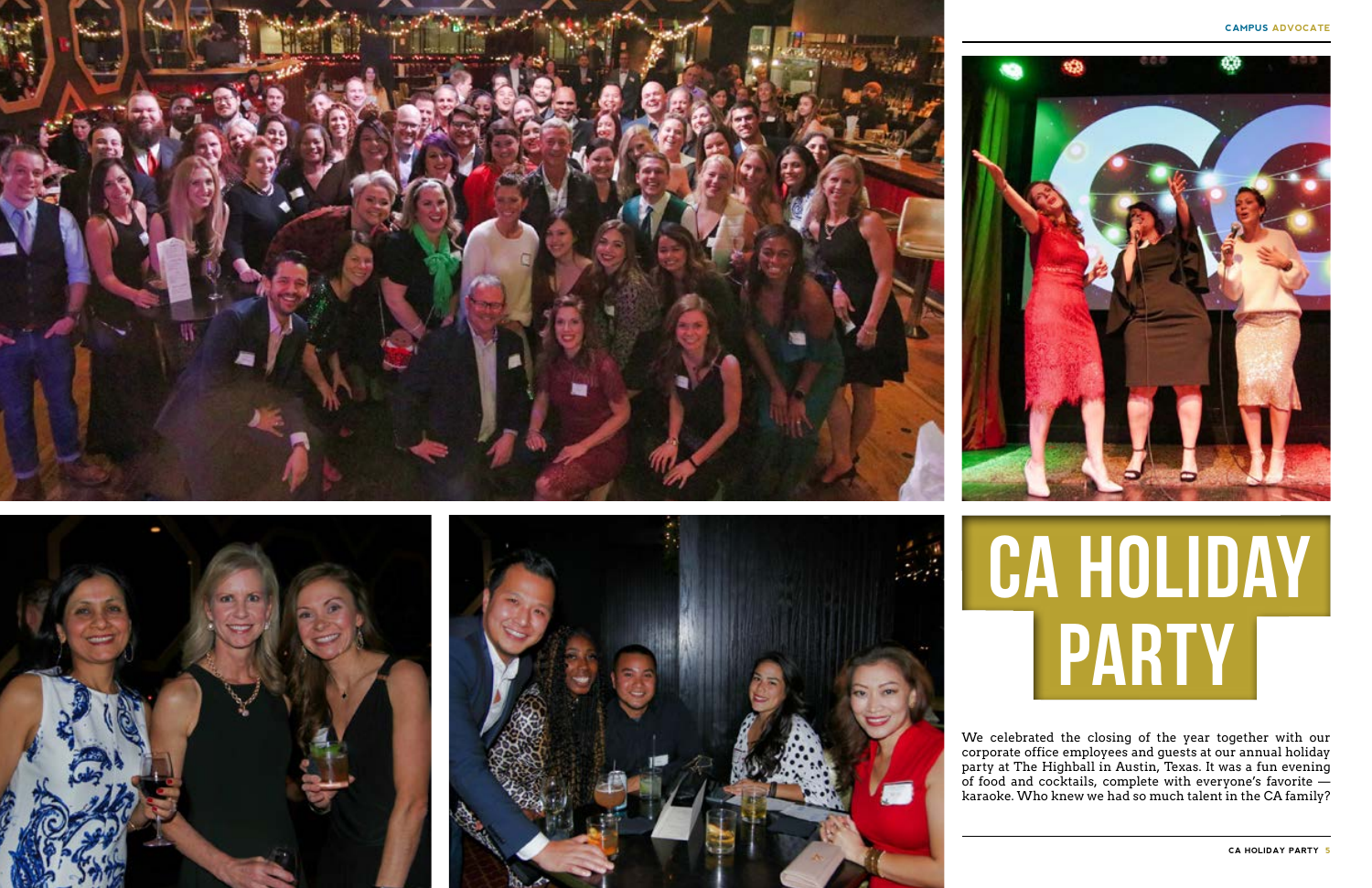The 2020 FOCUS Conference is right around the corner, and everyone at Campus Advantage can feel the excitement and anticipation. The FOCUS Conference, which stands for "Fostering Our Communities' Ultimate Success," is being held February 24–28 at The Westin Austin at The Domain. It is an opportunity for general managers from each of our communities as well as regional managers, vice presidents, and operations departments to look for new and exciting ways to continue to equip, empower, and develop our team so we can continue to achieve our mission of creating successful communities.

Following the conference, we will come together to highlight the achievements and successes of properties, teams, and individuals during the previous year with our annual CAmmy Awards.

This is an exciting time for us all, and we look forward to sharing highlights from the conference and CAmmy Awards with you soon.



THE FOLLOWING PROPERTIES<br>RECEIVED AN AWARD FOR:

**ACHIEV MENT IN** 

MENT

# 一体量

## 212 east property spotlight:

Located in Champaign, Illinois, [212 East](https://www.212east.com/) offers one of the best living experiences near the University of Illinois Urbana-Champaign. This modern-style property offers fully furnished two-, three-, and four-bedroom options, as well as all-inclusive amenities, including covered and gated on-site parking, bistro-inspired study booths, an outdoor courtyard with grills and a community space, and TVs in every living room and bedroom. And if these amenities weren't enough, 212 East is located just steps from the area's local entertainment district. In addition, the community offers weekly events that have brought high participation and, ultimately, high levels of resident satisfaction. Congrats, 212 East, for being a top-performing property with a 100% leasing rate for the 2020–2021 school year!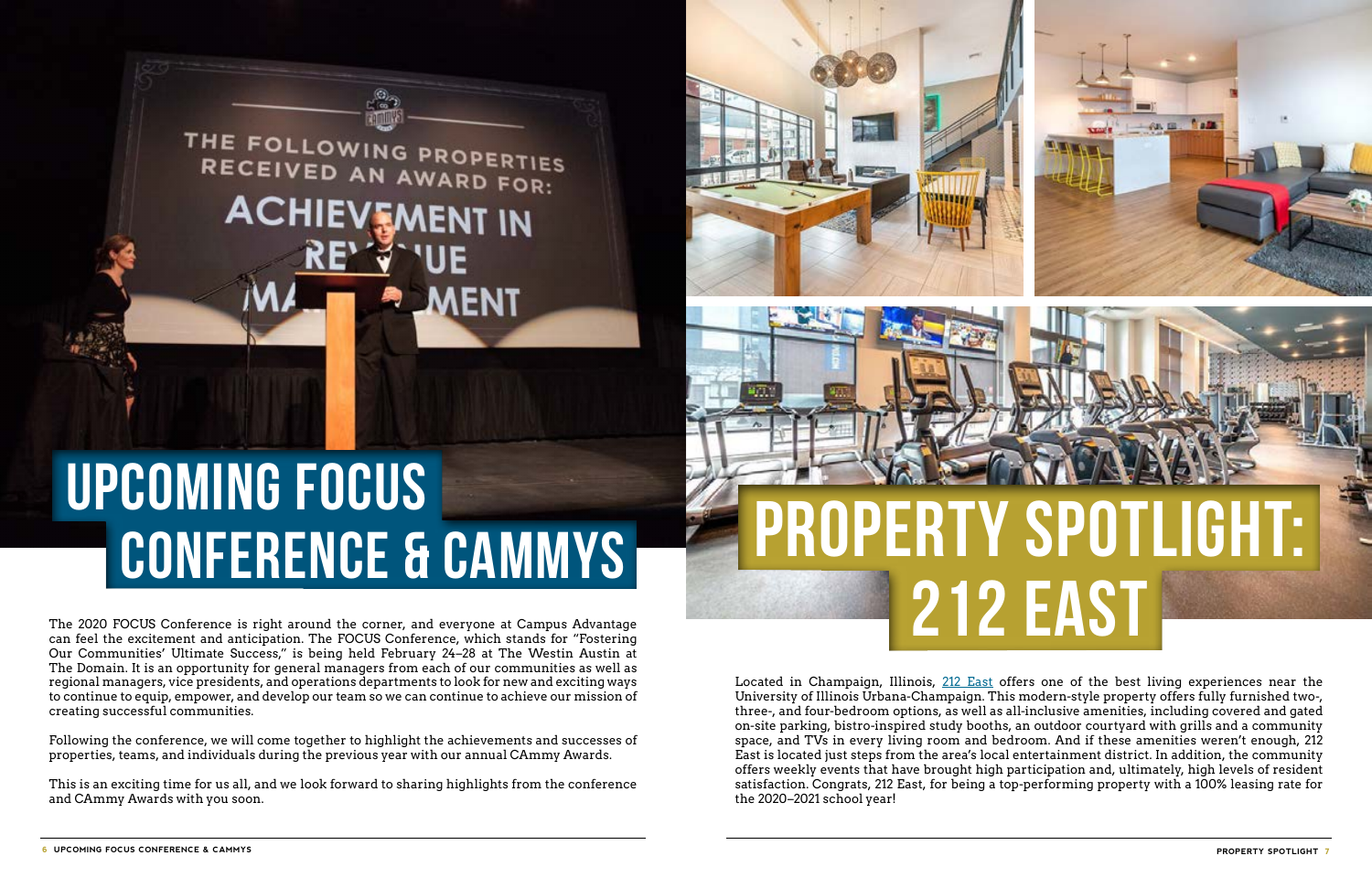Work-life balance to me means having the ability to work to live and live to work, but not tipping the scales on either end. It is the tightrope of balancing acts that Campus Advantage strives to support with many of our initiatives. Work-life balance is having the ability to understand the importance of last-minute doctor appointments or emergencies with the personal dedication to still meet deadlines, even if it means working a little past closing time to make ends meet. It is the give and take of work and life.

Work-life balance is always at the forefront of my mind with working full time, fulfilling my duties in my family life, as well as achieving my own goals outside of my career. I love being a mother to my two kids, and watching them grow and become small people is something I am not willing to miss. Work is what allows me to create the environment for my ultimate achievement and motivation in my life — family.

Outside of work, being with my children and family and doing new things or activities we

all enjoy is the recharge I need most when not working, and what I enjoy doing in my free time. Whether it's going to the zoo, Disney, exploring outdoors, or watching a movie on Friday nights, spending time together is always the goal. Other than that, on the personal end, I have to have monthly facials.

To manage a healthy relationship between my professional life and personal life, I disable any email push notifications on the weekend. This allows me to not get distracted or become anxious regarding an email that won't have a resolution until the next work week. As a family, we also plan an annual pilgrimage to Disney World. Disney magic is infectious, and it's impossible not to have a great time! Just as I manage my work calendar on Outlook, I also keep an old-fashioned wall calendar at home to make sure my family is aware of any upcoming commitments, whether work or family related. Setting the expectation is key to maintaining a realistic and healthy family and work balance.

### Employee's Take on Work-Life Balance

#### **BY LORI MORAN, DIRECTOR OF MANAGEMENT SYSTEMS AND TRANSITIONS**



Are you, or is someone you know, interested in an opportunity to invest in student housing? Campus Advantage specializes in all aspects of student housing — operations, marketing, consulting, development, and acquisition — and has delivered excellent returns for more than a decade. [Contact](mailto:investments@campusadv.com) our investments team to learn more.

## Promotions and ANNIVERSARIES

#### **Campus Advantage**

- Angela Shaw Vice President of Human Resources
- Caitlin Chalem Director of Business Development & Market Research
- Roger Hsu Senior Accountant
- Nick Nunium Accounting Manager
- Makenzi Sargent Celebrating a 10-Year Anniversary

#### **Catalyst**

• Christy McFerren — Managing Director of Catalyst

# STUDENT HOUSING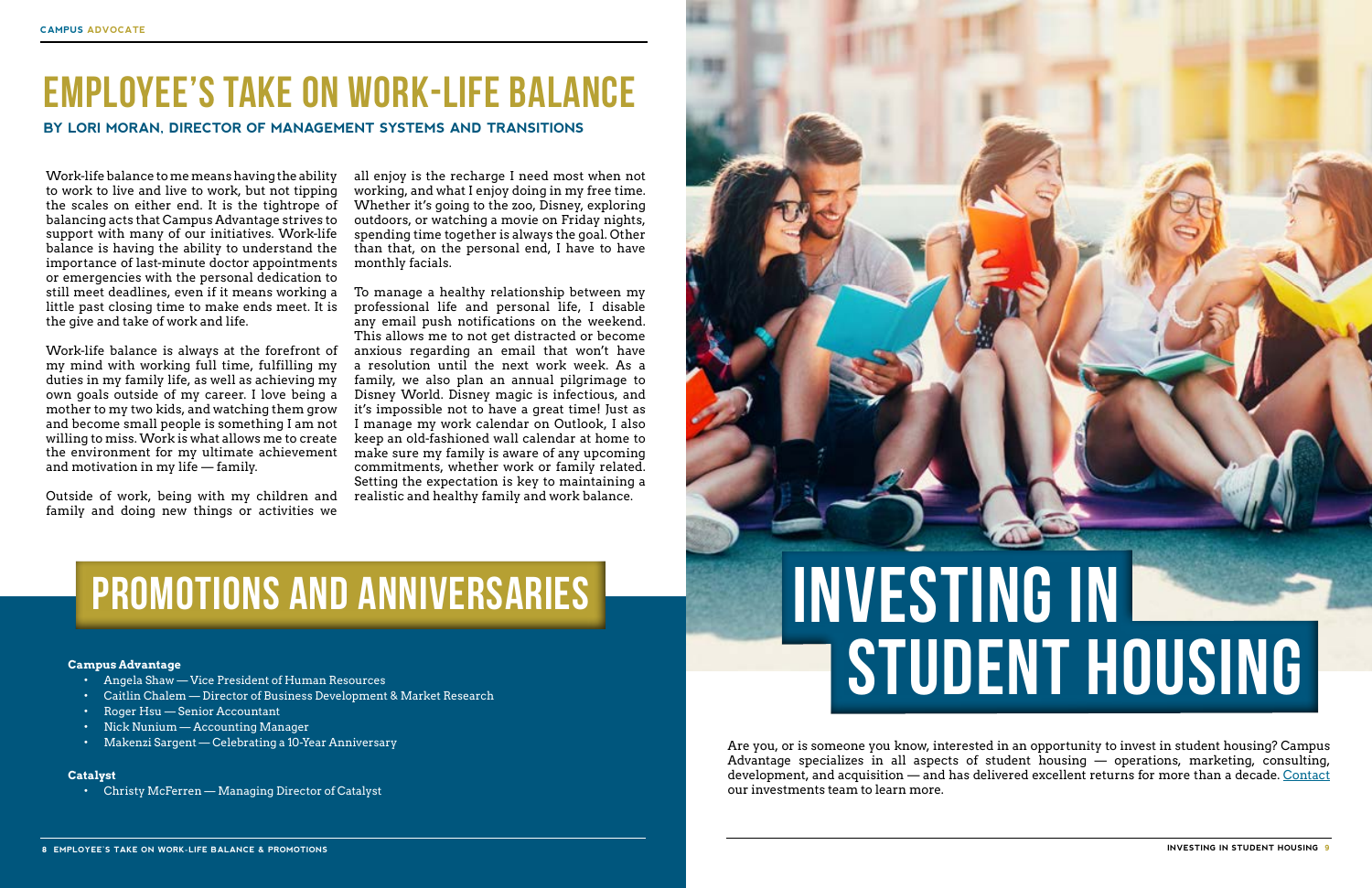# OUR LATEST CONTENT

#### **OUR TOP RESOURCES FOR INVESTING IN STUDENT HOUSING**

#### Read mor[e.](https://campusadv.com/our-top-resources-for-investing-in-student-housing/)

Student housing remains a highly attractive option for investors, with the numbers speaking for themselves. Growing undergraduate enrollment and student housing's recession-resistant nature have together fueled accelerated growth in the market. Between 2000 and 2017, total undergraduate enrollment in degree-granting postsecondary institutions increased by 27% (from 13.2 million to 16.8 million students). By 2028, total undergraduate enrollment is projected to increase to 17.2 million students (National Center for Education Statistics). And according to CBRE's Student Housing Group, in 2018, the industry saw \$11.2 billion in transactions. This was a 286% increase compared to transaction volume just five years earlier in 2013.

As the sector continues to mature, it is important for investors to stay informed of market drivers, analysis and recommendations. Click the link to see our list of recommended resources for investors looking to stay on top of the latest investment trends and insights broadly and in the student housing market, specifically.

#### **REMAINING COMPETITIVE AS THE VALUE OPTION IN RAPIDLY GROWING MARKETS**

#### Read mor[e.](https://campusadv.com/remaining-competitive-as-the-value-option-in-rapidly-growing-markets/)

In the student housing industry, it is inevitable that new supply will continue to deliver until space no longer permits. Despite increased market saturation and warnings of the risk for lower achievable occupancy, new development projects continue lining up for delivery. The thing to remember is value properties can take a unique marketing approach to benefit from the new developments instead of being concerned about saturation risks. Understanding the supply pipeline and future

market fundamentals are key to creating the right strategic leasing strategy that capitalizes on market changes instead of reacting to them.

#### **THE IMPORTANCE OF ONLINE REPUTATION AT A STUDENT HOUSING COMMUNITY**

#### [Read more.](https://campusadv.com/the-importance-of-online-reputation-at-a-student-housing-community/)

Generation Z is the new generation of college students, and they're a group that is devoted to perusing online reviews before making a decision — 86% of Gen Z reads reviews before making a first-time purchase. This means that now, more than ever, a student housing property's online reputation has a direct impact on the property's leasing velocity, occupancy, and resident retention rate. A student's single experience while touring a community could influence countless other people — and if it's a negative experience, it could mean a detrimental impact on a property's ability to meet occupancy and NOI goals, making reputation management a key focus among management teams.

How can student housing property management companies work to cultivate a positive online reputation? Besides the obvious of offering great service, there are a few specific tips to follow.

#### **CASE STUDY: REDTAIL ON THE RIVER**

#### [Read more.](https://campusadv.com/project/redtail-on-the-river/)

Check out our latest case study to see how Campus Advantage helped increase the overall market reputation of Redtail on the River — a 472-bed student housing property serving the University of South Carolina.



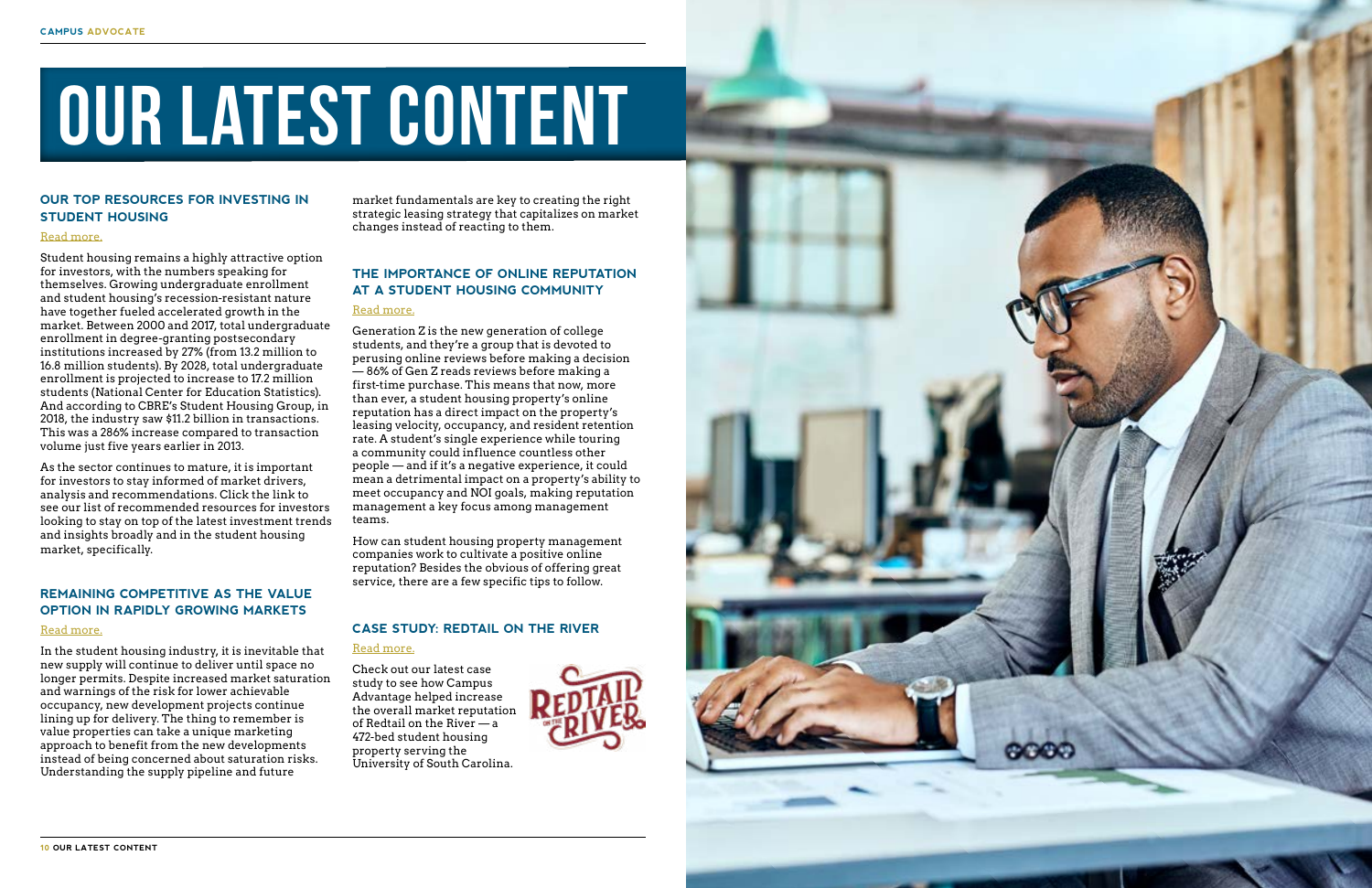Campus Advantage recently welcomed two student housing properties to its property management portfolio: Paseo Place, a 46-unit, 246-bed student housing property located in San Diego, California, near San Diego State University; and The Blue, a 200-unit, 512-bed student housing property located near Middle Tennessee State University in Murfreesboro, Tennessee.

 $PASE\Theta$ 

Built in 2011, Paseo Place consists of two-, three-, and four-bedroom units. All units include kitchens with islands, fully furnished interiors, and full-size washers and dryers. Amenities feature an outdoor courtyard with grilling stations, a limited-access parking garage, and three ground-floor restaurants. Located on the south edge of campus, Paseo Place benefits from having one of the best locations in the market, situated a short walk from the recreation center and the center of campus.

Built in 2005, The Blue is a three-story, garden-style community that features studio, one-, two-, three-, and four-bedroom floor plans. Recently renovated by the owner, the units consist of vinyl wood-style flooring, new carpet, cabinet hardware, light fixtures, and new furniture. The clubhouse, also recently renovated, includes an updated lounge area, a yoga room, Fitness On Demand, a cyber café, a study center, an Amazon package center, and the largest fitness center in the Murfreesboro market.



## **EMPLOYEE SPOTLIGHTS**

Our team is the Campus Advantage. Check out our most recent employee spotlights to learn how Campus Advantage staff supports our clients and keeps our residents happy.



#### **RYAN SHAUL**

#### *Won't Stop Believin' in Campus Advantage*

With relentless enthusiasm for his colleagues, customer service, and his role as regional manager, Ryan leads by example in fostering a culture of working hard and celebrating wins. We had the pleasure of interviewing Ryan to gain insight into his 13-year tenure in the property management industry, where he emphasized the importance of remaining grounded in positivity and keeping customers at the heart of the business. [Read more.](https://campusadv.com/employee-spotlight-ryan-shaul-wont-stop-believin-in-campus-advantage/)



#### **MIGUEL GONZALEZ**

#### *His High-Fiving, Caramel Coffee-Loving Energy*

This month, we're pleased to highlight Miguel Gonzalez, a resident director at Prado Student Living, who joined the company seven months ago. In that short time, he's quickly become recognized for his high energy and magnetism. We had the opportunity to interview Miguel and learn more about the high-octane, personable approach he brings to Campus Advantage every day. [Read more.](https://campusadv.com/employee-spotlight-miguel-gonzalez-his-high-fiving-caramel-coffee-loving-energy/)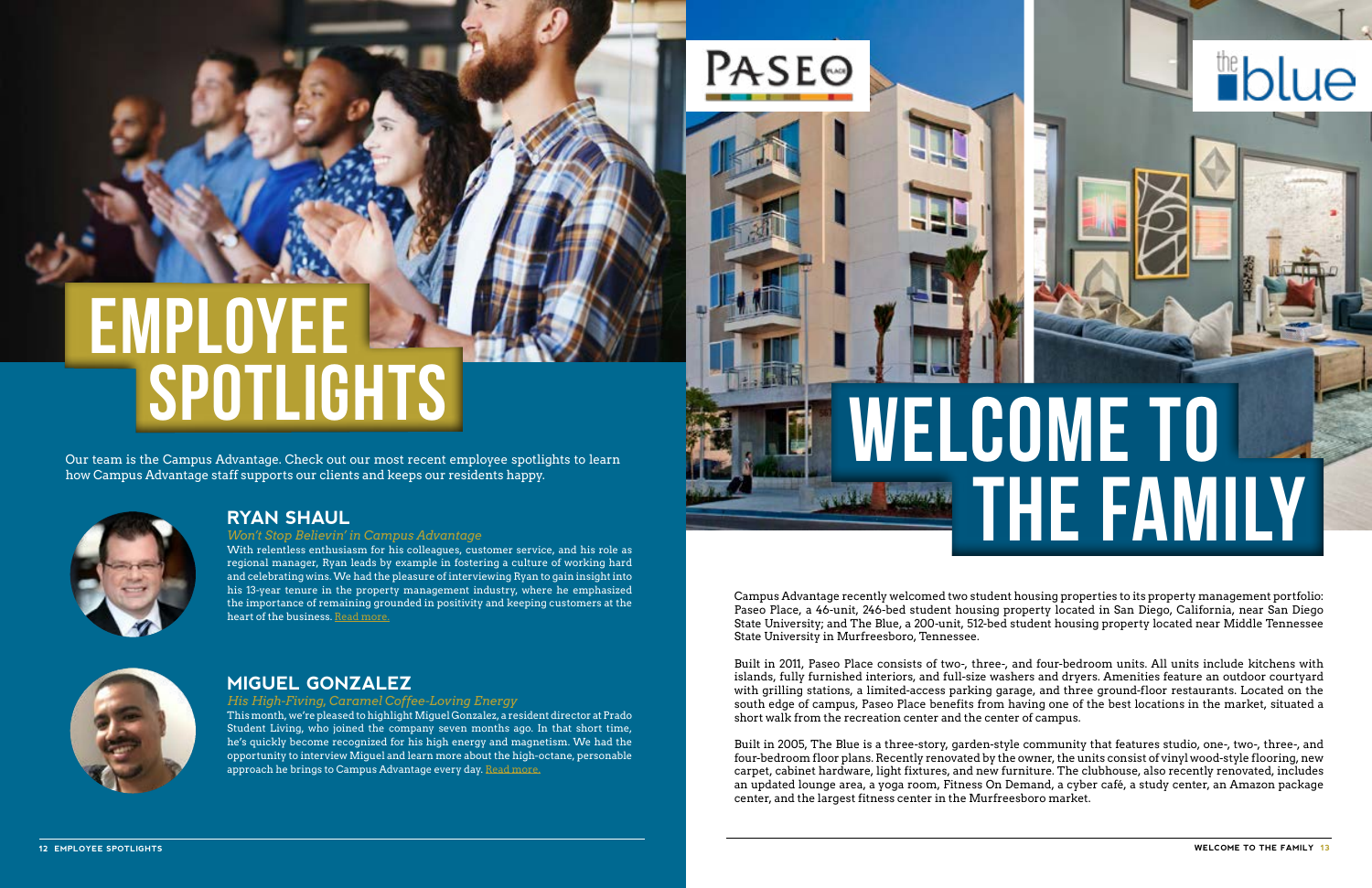*Student Housing Business* [Read more](https://editions.mydigitalpublication.com/publication/?i=627438&ver=html5&p=78).

**ACHIEVING FITNESS GOALS**

*Student Housing Business* [Read more](https://editions.mydigitalpublication.com/publication/?i=627438&ver=html5&p=52).

**TOP MANAGEMENT TIPS**

*Student Housing Business* [Read more](https://editions.mydigitalpublication.com/publication/?i=627438&ver=html5&p=14).

**CAMPUS ADVANTAGE AWARDED MANAGEMENT OF 1,002-BED COMMUNITY NEAR THE UNIVERSITY OF SOUTH CAROLINA**

*Multi-Housing News* **CAMPUS ADVANTAGE TO MANAGE SAN DIEGO** 

**STUDENT HOUSING** [Read more](https://www.multihousingnews.com/post/campus-advantage-to-manage-san-diego-student-housing/).

*Student Housing Business* **CAMPUS ADVANTAGE AWARDED MANAGEMENT** 

**OF 246-BED COMMUNITY NEAR SAN DIEGO STATE**

[Read more](https://www.studenthousingbusiness.com/campus-advantage-awarded-management-of-246-bed-community-near-san-diego-state/).

*Multifamily Executive* [Read more](https://www.multifamilyexecutive.com/property-management/the-top-10-student-housing-managers-for-2019-by-online-reputation_o).

**THE TOP 10 STUDENT HOUSING MANAGERS FOR 2019 BY ONLINE REPUTATION**

*Student Housing Business* [Read more](https://www.studenthousingbusiness.com/pandoras-box-determining-the-best-path-forward-for-package-management/).

**PANDORA'S BOX: DETERMINING THE BEST PATH FORWARD FOR PACKAGE MANAGEMENT**

*Student Housing Business* [Read more](https://editions.mydigitalpublication.com/publication/?i=642115&ver=html5&p=92).

**TOP 25 OWNERS OF STUDENT HOUSING**

*Student Housing Business* [Read more](https://editions.mydigitalpublication.com/publication/?i=642115&ver=html5&p=100).

**TOP 25 MANAGERS OF STUDENT HOUSING**

*Student Housing Business* [Read more](https://editions.mydigitalpublication.com/publication/?i=642115&ver=html5&p=100).

**TOP 15 THIRD-PARTY MANAGERS** 

# IN the news